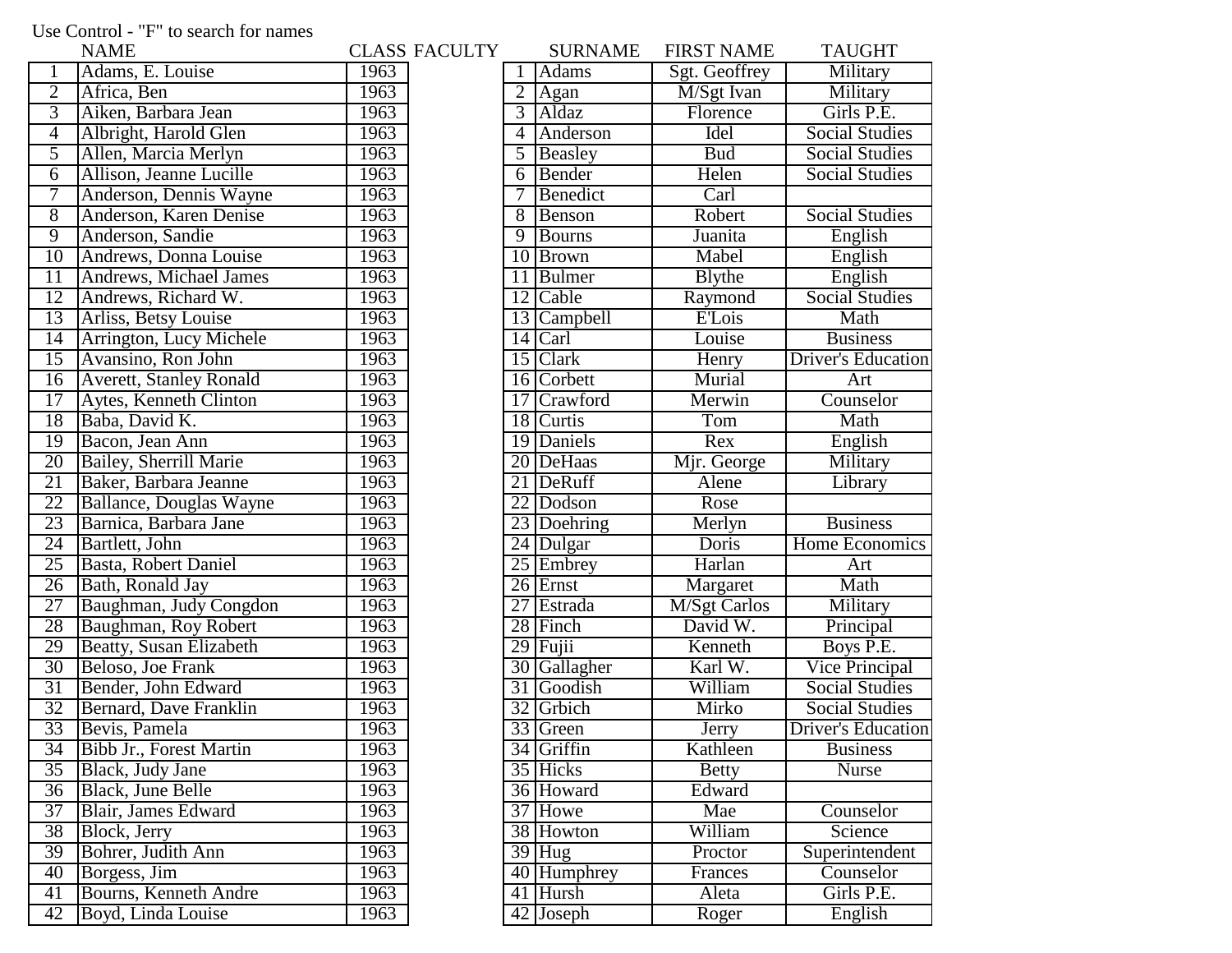| 43              | Brackett, Sandra Sue         | 1963 | 43 Kalmeyer   | Dorothy           | Girls F             |
|-----------------|------------------------------|------|---------------|-------------------|---------------------|
| 44              | Brautigam, Steve Louis       | 1963 | 44 Kane       | Emma              | Libra               |
| 45              | Breen, Lillian Josephine     | 1963 | 45 Kilpatric  | <b>Hattie Mae</b> | <b>Busin</b>        |
| 46              | Brehe, David Christian       | 1963 | 46 Kitts      | Don               | <b>Boys</b> I       |
| 47              | Bresee, Gina Kathryn         | 1963 | 47 Krall      | Gerald            | Industria           |
| 48              | Breunig, Tom                 | 1963 | 48 LeBlanc    | Lillian           | <b>Busin</b>        |
| 49              | Brickell, Chris Scott        | 1963 | 49 Longobardo | Leo               | Social St           |
| 50              | Bridges, Hollon Howard       | 1963 | 50 Mabry      | Claude            | <b>Boys</b> I       |
| $\overline{51}$ | Briggs Jr., Earl Alfred      | 1963 | 51 Martin     | John              | Scien               |
| 52              | Brioady, Patrick John        | 1963 | 52 McComas    | Hazel             | Art                 |
| 53              | Brooks, Jerry Leon           | 1963 | 53 McNew      | Hardy             | Engli               |
| 54              | Brown, Linda Sue             | 1963 | 54 Meyers     | Margie            | <b>Busin</b>        |
| 55              | Brown, Richard Leon          | 1963 | 55 Miller     | Frederick         | Social St           |
| 56              | <b>Buck, Leonard Clayton</b> | 1963 | 56 Miller     | Florence          | Girls F             |
| 57              | Buckheit, Sandra Carol       | 1963 | 57 Moe        | <b>Bruce</b>      | Langu               |
| 58              | Buckingham, Forrest          | 1963 | 58 Morby      | Andrew            | Langu               |
| 59              | Buffaloe, David Alan         | 1963 | 59 Morgan     | Bud O.J.          | Industria           |
| 60              | Burfield, Vicky Lynn         | 1963 | 60 Morlang    | William           |                     |
| 61              | Burge, Karen Lynn            | 1963 | 61 Munson     | <b>Bert</b>       | <b>Boys</b> I       |
| 62              | Burgess, James David         | 1963 | 62 Munson     | Mary Lou          | Langu               |
| $\overline{63}$ | <b>Burney, Janet Ellen</b>   | 1963 | 63 Murphy     | Dr. Millard       | Boys F              |
| 64              | Bussa, Leonard John          | 1963 | 64 Murray     | Charles           | Industria           |
| 65              | Caldwell, Patricia           | 1963 | 65 Mussatti   | David             |                     |
| 66              | Campbell, Sharon Vivian      | 1963 | 66 Muth       | Margaret          |                     |
| 67              | Canaan, Sue Carol            | 1963 | 67 Nyquist    | Olivia            | Engli               |
| 68              | Candlin, Susan Sophia Lea    | 1963 | 68 Oliver     | Jeannine          | Engli               |
| 69              | Cann, Catherine Corinne      | 1963 | 69 Parker     | Anne              |                     |
| 70              | Carey, David Allen           | 1963 | 70 Pechewlys  | <b>James</b>      | Social St           |
| 71              | Carey, Maren Elizabeth       | 1963 | 71 Phillips   | Margaret          | <b>Busin</b>        |
| 72              | Carey, Sandra Lee            | 1963 | 72 Pico       | Alfred            | Mainten             |
| 73              | Cargile, Ronnie Paul         | 1963 | 73 Purinton   | Jean              | Engli               |
| 74              | Carlsen, Janet Adele         | 1963 | 74 Riel       | Maryjean          |                     |
| 75              | Carlson, Gayle Quinn         | 1963 | 75 Rosaschi   | Andrew            | Vice Prin           |
| 76              | Carlson, Toni Gale           | 1963 | 76 Ruiz       | Allura            | Langu               |
| 77              | Carney, Eric L.              | 1963 | 77 Sawle      | Louise            | <b>Busin</b>        |
| 78              | Carpenter, Lynnae Dorothy    | 1963 | 78 Shetler    | Harold            | Industria           |
| 79              | Carson, William Michael      | 1963 | 79 Simonian   | Simon             | $\overline{S}$ cien |
| 80              | Carter, John Donald          | 1963 | 80 Slotto     | Ivan              | Scien               |
| 81              | Casad, Jeanette I.           | 1963 | 81 Stern      | Anna Maud         | <b>Busin</b>        |
| 82              | Case, Connie                 | 1963 | 82 Stevenson  | Carol             |                     |
| 83              | Casey, Garey Lee             | 1963 | 83 Swinden    | Eleanor           | Home Eco            |
| 84              | Cate, Alice Darlene          | 1963 | 84 Tellaisha  | John              | Mus                 |
| 85              | Cercek, Jacqueline           | 1963 | 85 Ternan     | Philip            | Scien               |
| 86              | Champion, John George        | 1963 | 86 Thompson   | Michael           | Boys $\overline{F}$ |

| 43              | Brackett, Sandra Sue         | 1963 |                       | 43 Kalmeyer   | Dorothy                       | Girls P.E.             |
|-----------------|------------------------------|------|-----------------------|---------------|-------------------------------|------------------------|
| 44              | Brautigam, Steve Louis       | 1963 | 44 Kane               |               | Emma                          | Library                |
| 45              | Breen, Lillian Josephine     | 1963 | 45 Kilpatric          |               | <b>Hattie Mae</b>             | <b>Business</b>        |
| 46              | Brehe, David Christian       | 1963 | 46 Kitts              |               | Don                           | Boys P.E.              |
| 47              | Bresee, Gina Kathryn         | 1963 | 47 Krall              |               | Gerald                        | <b>Industrial Arts</b> |
| 48              | Breunig, Tom                 | 1963 | 48 LeBlanc            |               | Lillian                       | <b>Business</b>        |
| 49              | Brickell, Chris Scott        | 1963 |                       | 49 Longobardo | Leo                           | <b>Social Studies</b>  |
| 50              | Bridges, Hollon Howard       | 1963 | 50 Mabry              |               | Claude                        | Boys P.E.              |
| 51              | Briggs Jr., Earl Alfred      | 1963 | 51 Martin             |               | John                          | Science                |
| 52              | Brioady, Patrick John        | 1963 |                       | 52 McComas    | Hazel                         | Art                    |
| 53              | Brooks, Jerry Leon           | 1963 | 53 McNew              |               | <b>Hardy</b>                  | English                |
| 54              | Brown, Linda Sue             | 1963 | 54 Meyers             |               | Margie                        | <b>Business</b>        |
| 55              | Brown, Richard Leon          | 1963 | 55 Miller             |               | Frederick                     | <b>Social Studies</b>  |
| 56              | <b>Buck, Leonard Clayton</b> | 1963 | 56 Miller             |               | Florence                      | Girls P.E.             |
| $\overline{57}$ | Buckheit, Sandra Carol       | 1963 | 57 Moe                |               | <b>Bruce</b>                  | Language               |
| 58              | Buckingham, Forrest          | 1963 | $\overline{58}$ Morby |               | Andrew                        | Language               |
| 59              | Buffaloe, David Alan         | 1963 | 59 Morgan             |               | Bud O.J.                      | <b>Industrial Arts</b> |
| $60\,$          | Burfield, Vicky Lynn         | 1963 | 60 Morlang            |               | William                       |                        |
| $\overline{61}$ | Burge, Karen Lynn            | 1963 | 61 Munson             |               | <b>Bert</b>                   | Boys P.E.              |
| $\overline{62}$ | Burgess, James David         | 1963 | 62 Munson             |               | Mary Lou                      | Language               |
| $\overline{63}$ | <b>Burney</b> , Janet Ellen  | 1963 | 63 Murphy             |               | Dr. Millard                   | Boys P.E.              |
| 64              | Bussa, Leonard John          | 1963 | 64 Murray             |               | Charles                       | <b>Industrial Arts</b> |
| 65              | Caldwell, Patricia           | 1963 | 65 Mussatti           |               | David                         |                        |
| 66              | Campbell, Sharon Vivian      | 1963 | 66 Muth               |               | Margaret                      |                        |
| 67              | Canaan, Sue Carol            | 1963 | 67 Nyquist            |               | Olivia                        | English                |
| 68              | Candlin, Susan Sophia Lea    | 1963 | 68 Oliver             |               | Jeannine                      | English                |
| 69              | Cann, Catherine Corinne      | 1963 | 69 Parker             |               | Anne                          |                        |
| 70              | Carey, David Allen           | 1963 |                       | 70 Pechewlys  | James                         | <b>Social Studies</b>  |
| $\overline{71}$ | Carey, Maren Elizabeth       | 1963 | 71 Phillips           |               | $\overline{\text{M}}$ argaret | <b>Business</b>        |
| 72              | Carey, Sandra Lee            | 1963 | 72 Pico               |               | Alfred                        | Maintenance            |
| 73              | Cargile, Ronnie Paul         | 1963 | 73 Purinton           |               | Jean                          | English                |
| 74              | Carlsen, Janet Adele         | 1963 | 74 Riel               |               | Maryjean                      |                        |
| $\overline{75}$ | Carlson, Gayle Quinn         | 1963 | 75 Rosaschi           |               | Andrew                        | <b>Vice Principal</b>  |
| $\overline{76}$ | Carlson, Toni Gale           | 1963 | 76 Ruiz               |               | Allura                        | Language               |
| 77              | Carney, Eric L.              | 1963 | 77 Sawle              |               | Louise                        | <b>Business</b>        |
| 78              | Carpenter, Lynnae Dorothy    | 1963 | 78 Shetler            |               | Harold                        | <b>Industrial Arts</b> |
| 79              | Carson, William Michael      | 1963 | 79 Simonian           |               | <b>Simon</b>                  | Science                |
| $\overline{80}$ | Carter, John Donald          | 1963 | 80 Slotto             |               | Ivan                          | Science                |
| $\overline{81}$ | Casad, Jeanette I.           | 1963 | 81 Stern              |               | Anna Maud                     | <b>Business</b>        |
| 82              | Case, Connie                 | 1963 |                       | 82 Stevenson  | Carol                         |                        |
| 83              | Casey, Garey Lee             | 1963 | 83 Swinden            |               | Eleanor                       | Home Economics         |
| 84              | Cate, Alice Darlene          | 1963 | 84 Tellaisha          |               | John                          | Music                  |
| 85              | Cercek, Jacqueline           | 1963 | 85 Ternan             |               | Philip                        | Science                |
| 86              | Champion, John George        | 1963 |                       | 86 Thompson   | Michael                       | Boys P.E.              |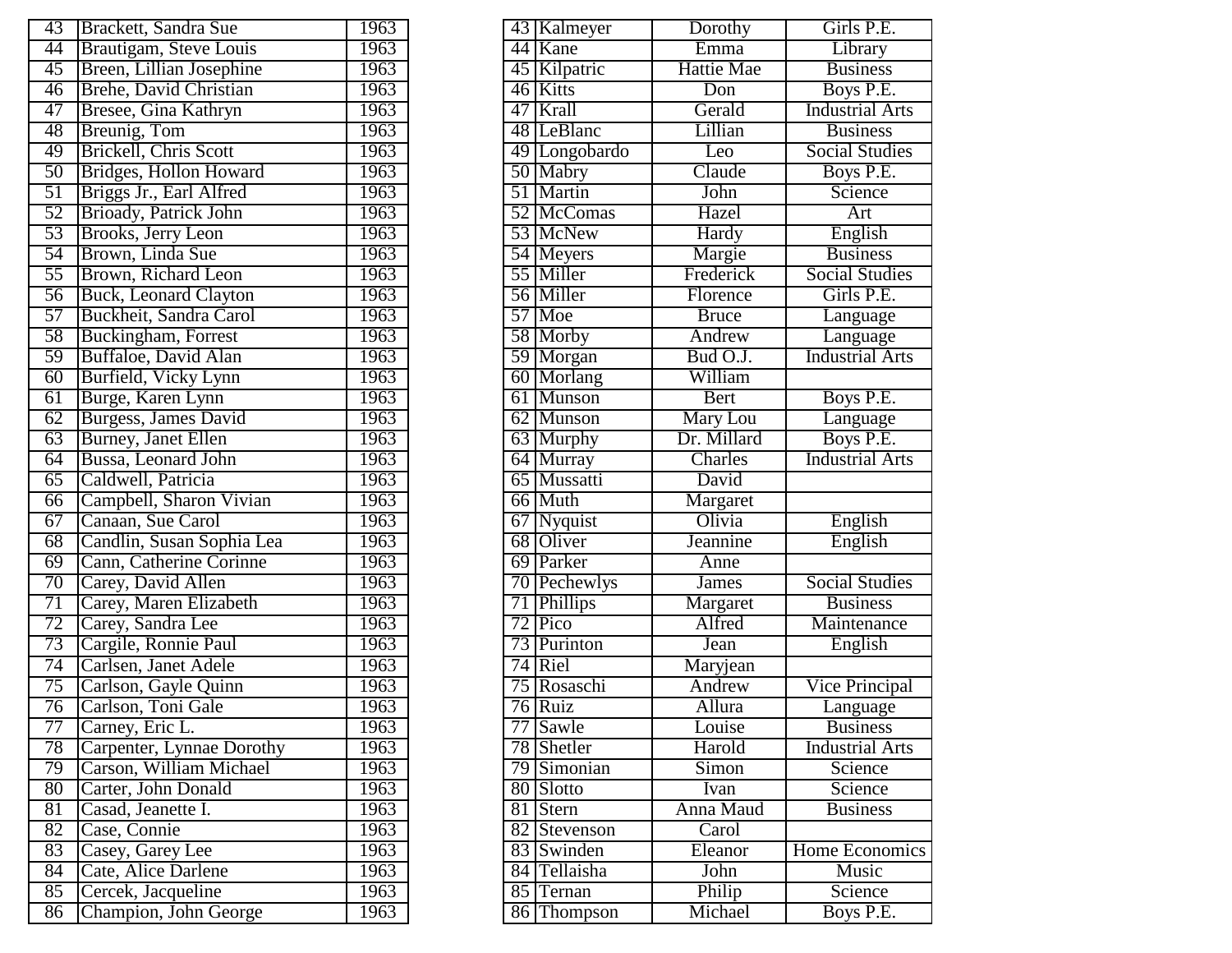| 87<br>Chiatovich, Andra                 | 1963 | 87 Toikka    | <b>Stanley</b>      |
|-----------------------------------------|------|--------------|---------------------|
| 88<br>Christensen, Manya                | 1963 | 88 Trout     | Lloyd               |
| 89<br>Christensen, Pamela Jean          | 1963 | 89 Walbridge | Caroline            |
| 90<br>Church, Harriet Sue               | 1963 | 90 Walker    | Harry               |
| 91<br>Cinani, Richard James             | 1963 | 91 Walker    | <b>Robert Bruce</b> |
| 92<br>Cipar, Ellen Louise               | 1963 | 92 Wheeler   | Sessions            |
| 93<br>Clawson, Linn Ernest              | 1963 | 93 Woodford  | Taunya              |
| 94<br>Cobb, Brian Eric                  | 1963 | 94 Young     | Dale                |
| $\overline{95}$<br>Cochran, Jean Sharon | 1963 |              |                     |
| 96<br>Colishaw, Robert                  | 1963 |              |                     |
| Collins, Alta June<br>97                | 1963 |              |                     |
| 98<br>Colton, Nancy Lynn                | 1963 |              |                     |
| Conaster, John<br>99                    | 1963 |              |                     |
| 100<br>Conrad, Bob                      | 1963 |              |                     |
| Cooke, Janeth Dawn<br>101               | 1963 |              |                     |
| 102<br>Cooke, Kerry                     | 1963 |              |                     |
| Coonrod, Vivian Ann<br>103              | 1963 |              |                     |
| 104<br>Cooper, Wyman Clum               | 1963 |              |                     |
| 105<br>Cornelius, Fred William          | 1963 |              |                     |
| Cowlishaw, Robert Earl<br>106           | 1963 |              |                     |
| Cox, Claudia Glen<br>107                | 1963 |              |                     |
| 108 Cox, Nancy Jane                     | 1963 |              |                     |
| 109<br>Craig, Regina Faye               | 1963 |              |                     |
| 110<br>Crawford, Sally Susan            | 1963 |              |                     |
| 111<br>Cundinski Jr., Anthony John      | 1963 |              |                     |
| Custer, John Anthony<br>112             | 1963 |              |                     |
| Dahmer Jr., William H.<br>113           | 1963 |              |                     |
| 114<br>Dann, Mark N.                    | 1963 |              |                     |
| Darnay, Bill<br>115                     | 1963 |              |                     |
| Davis, Helen<br>116                     | 1963 |              |                     |
| Davis, James E.<br>117                  | 1963 |              |                     |
| 118<br>Davis, Jim A.                    | 1963 |              |                     |
| Davis, Larry Edward<br>119              | 1963 |              |                     |
| 120<br>Day, Dorothy                     | 1963 |              |                     |
| 121<br>Debard, Glenn Howard             | 1963 |              |                     |
| Dedmon Jr., Ted W.<br>122               | 1963 |              |                     |
| 123<br>Delaney, Patricia Gorden         | 1963 |              |                     |
| 124<br>Denton, Lana Kathleen            | 1963 |              |                     |
| DeSart, Dennis John<br>125              | 1963 |              |                     |
| 126<br>Devine, Darlene Patricia         | 1963 |              |                     |
| 127<br>Devries, Allana Gene             | 1963 |              |                     |
| DeYoung, John Robert<br>128             | 1963 |              |                     |
| 129<br>Dockins, Gary Lee                | 1963 |              |                     |
| 130<br>Dowdle, Roxann                   | 1963 |              |                     |

| 87 Chiatovich, Andra        | 1963 |  | 87 Toikka             | Stanley         | <b>Industrial Arts</b> |
|-----------------------------|------|--|-----------------------|-----------------|------------------------|
| 88 Christensen, Manya       | 1963 |  | 88 Trout              | Lloyd           | <b>Social Studies</b>  |
| 89 Christensen, Pamela Jean | 1963 |  | 89 Walbridge          | Caroline        | Library                |
| 90 Church, Harriet Sue      | 1963 |  | 90 Walker             | Harry           | English                |
| 91 Cinani, Richard James    | 1963 |  | 91 Walker             | Robert Bruce    |                        |
| 92 Cipar, Ellen Louise      | 1963 |  | 92 Wheeler            | <b>Sessions</b> | Science                |
| 93 Clawson, Linn Ernest     | 1963 |  | 93 Woodford           | Taunya          | English                |
| 94 Cobb, Brian Eric         | 1963 |  | $\overline{94}$ Young | Dale            | <b>Business</b>        |
| 95 Cochran Jean Sharon      | 1963 |  |                       |                 |                        |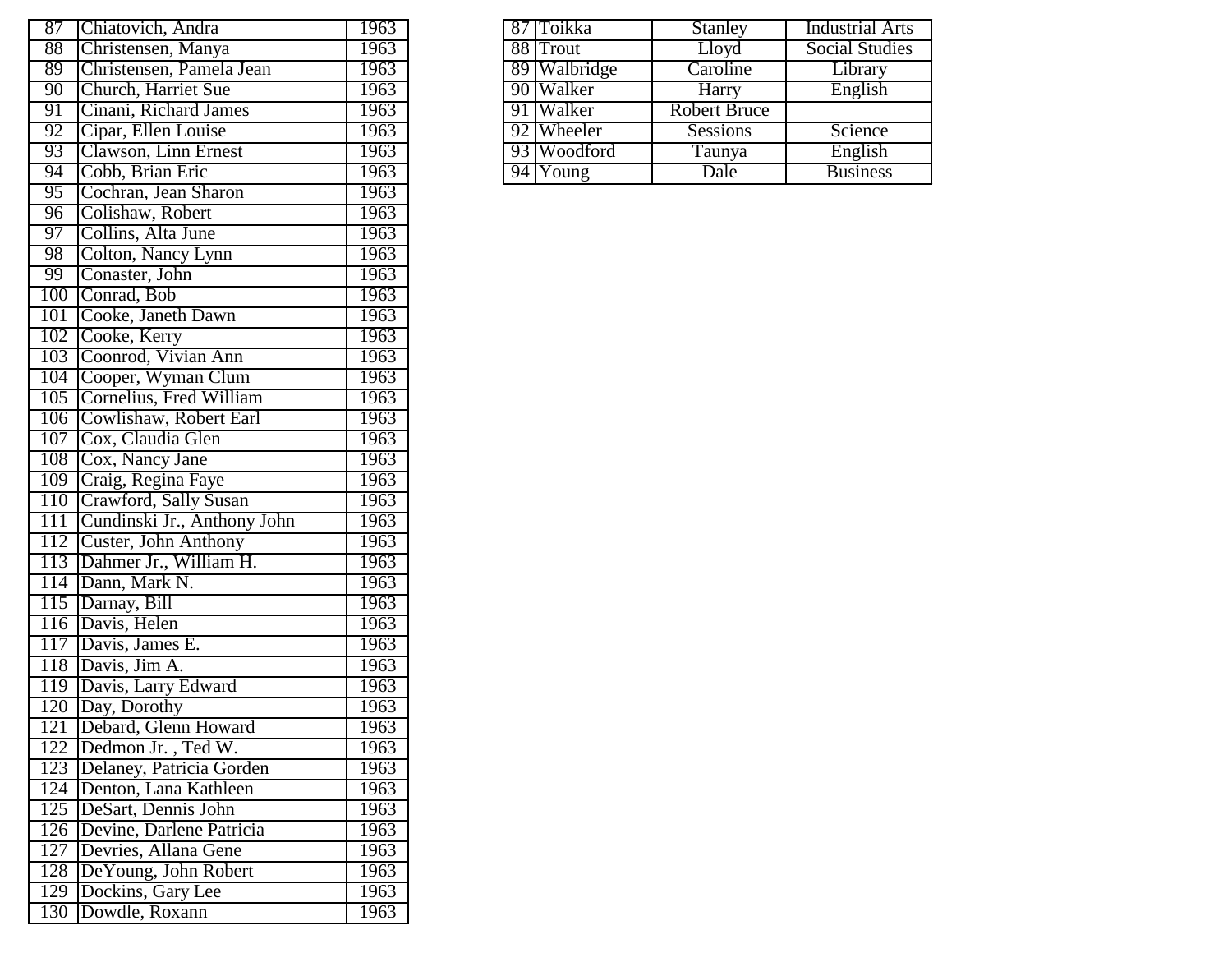| 131              | Drake, Daryl Edward                             | 1963              |
|------------------|-------------------------------------------------|-------------------|
| 132              | Dreeke, Paula Jean                              | 1963              |
| 133              | Dringoli, Pamela                                | 1963              |
| 134              | Duke, Ellen Virginia                            | 1963              |
| 135              | Duncan, Dana Rae                                | 1963              |
| 136              | Duncan, Patricia Mae                            | 1963              |
| 137              | Dunham, Beatrice Louise                         | 1963              |
| 138              | Durney, Peter Douglas                           | 1963              |
| 139              | Dzuirda, Frank Joseph                           | 1963              |
| $1\overline{40}$ | Eakin, Stephen Thomas                           | <b>1963</b>       |
| 141              | Eben, Carlos Tellivan                           | 1963              |
| 142              | Echeverria, John Peter                          | 1963              |
| 143              | Edgerton, Roger Owen                            | 1963              |
| 144              | Einstoss, Patricia                              | 1963              |
| 145              | Eldridge, Ralph K.                              | 1963              |
| 146              | <b>Elliott</b> , Fred Duncan                    | 1963              |
| 147              | Elliott, Jacqueline                             | 1963              |
| 148              | Elliott, Patricia Ann                           | 1963              |
| 149              | Ely, Lane Ogden                                 | 1963              |
| 150              | Enewald, Margaret Laura                         | <b>1963</b>       |
| 151              | Enos, Richard Steven                            | 1963              |
| 152              | Fairer, Charles F.                              | 1963              |
| 153              | Fant, Ina Jane                                  | 1963              |
| 154              | Fillman, Tana                                   | 1963              |
| 155              | Finn, Mike Norman                               | 1963              |
| 156              | Fletcher, Bernard James                         | 1963              |
| 157              | Fletcher, Jo A.                                 | 1963              |
| 158              | Fletcher, Louise                                | 1963              |
| 159              | Flickinger, James Delbert                       | 1963              |
| 160              | Flippo, Julie Pat                               | $\overline{1}963$ |
| 161              | Flood, Raymond Edward                           | 1963              |
| 162              | Folsom, Robert George                           | 1963              |
| 163              | Fong, Donna                                     | 1963              |
| 164              | Freeman, Jill Marie                             | 1963              |
| 165              | French, Claudia Leone                           | 1963              |
| 166              | Frosini, Terry Lee                              | 1963              |
| 167              | Fry, Marylynne Elizabeth                        | 1963              |
| 168              | Fuetsch, Elena Hampton                          | 1963              |
| 169              | Fujii, John                                     | 1963              |
| 170              | Funk, Dennis Arthur                             | 1963              |
| 171              | Funk, Richard Garfield                          | 1963              |
| 172              | Galaski, Joanne Helen                           | 1963              |
| 173              |                                                 | 1963              |
| 174              | Galloren, Gary Eugene<br>Galloway, Marilynn Ann | 1963              |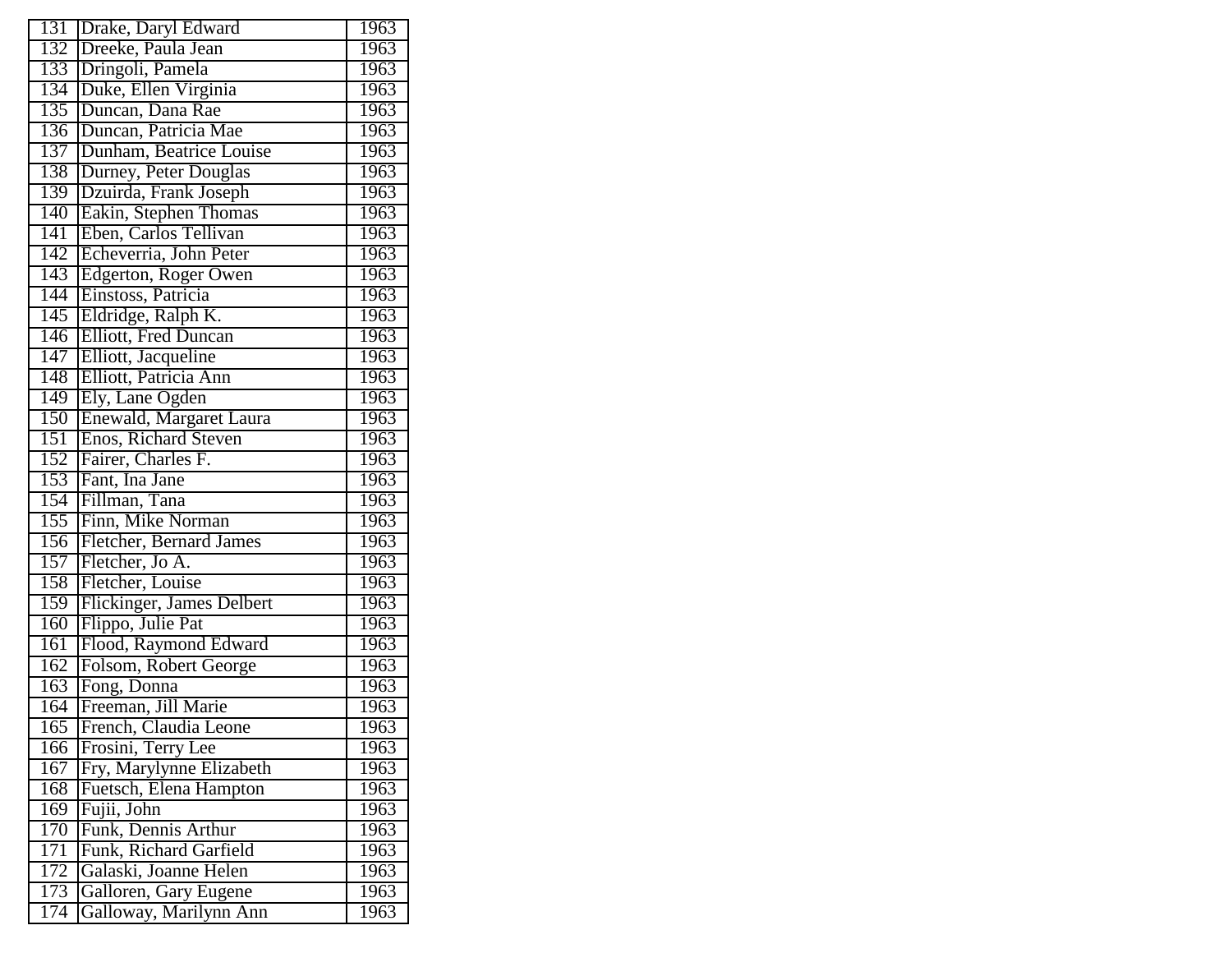| $\overline{175}$ | Games, Kris Annette        | 1963 |
|------------------|----------------------------|------|
| 176              | Gardner, Carol Ann         | 1963 |
| 177              | Gaskins, Darlene           | 1963 |
| 178              | Gass Easson, Diane         | 1963 |
| 179              | Gearing, Penelope Gearing  | 1963 |
| 180              | Gerwin, Karen Elise        | 1963 |
| 181              | Gilbert, Virginia Brandt   | 1963 |
| 182              | Giusti, Jean Francis       | 1963 |
| 183              | Gjevre, Dawn Marie         | 1963 |
| 184              | Gladding, Pamela Ann       | 1963 |
| 185              | Glockzin III, Albert       | 1963 |
| 186              | Gonzales, Hector Pablo     | 1963 |
| 187              | Gordon, William Doug       | 1963 |
| 188              | Gore, Jay Roger            | 1963 |
| 189              | Gorrell, Sara              | 1963 |
| 190              | Gourley, Tamara Sue        | 1963 |
| 191              | Graham, Vicki Ann          | 1963 |
| 192              | Graves, Terry Russell      | 1963 |
| 193              | Griffin, Cindy             | 1963 |
| 194              | Griffin, Lois Ann          | 1963 |
| 195              | Gritton, Roger Wayne       | 1963 |
| 196              | Grow, Margie Sue           | 1963 |
| 197              | Grubic, Robert Bruce       | 1963 |
| 198              | Grundy, Lawrence Thomas    | 1963 |
| 199              | Guisti, Marsha Carol       | 1963 |
| 200              | Gullihur, Kristine Ann     | 1963 |
| 201              | Haas, Richard Frederick    | 1963 |
| 202              | Haddock, Sheila Ann        | 1963 |
| 203              | Haines, Sharon Ann         | 1963 |
| 204              | Hall, Amber Adele          | 1963 |
| 205              | Halverson, Mary Lou        | 1963 |
| 206              | Halvorseth, Paul E.        | 1963 |
| $\overline{207}$ | Hamilton, Deborah Lee      | 1963 |
| 208              | Hammer, Kathleen Elisabeth | 1963 |
| 209              | Hancock, John C.           | 1963 |
| 210              | Handlin, Loretta Ann       | 1963 |
| 211              | Haney, Sandra Ann          | 1963 |
| 212              | Hansen, Gary Richard       | 1963 |
| $\overline{213}$ | Hanson, Eric Troop         | 1963 |
| 214              | Hardin, Jeanne Sandra      | 1963 |
| 215              | Hardy, Herb                | 1963 |
| 216              | Harker, James Robert       | 1963 |
| 217              | Harkima, Ken               | 1963 |
| 218              | Harley, Dennis             | 1963 |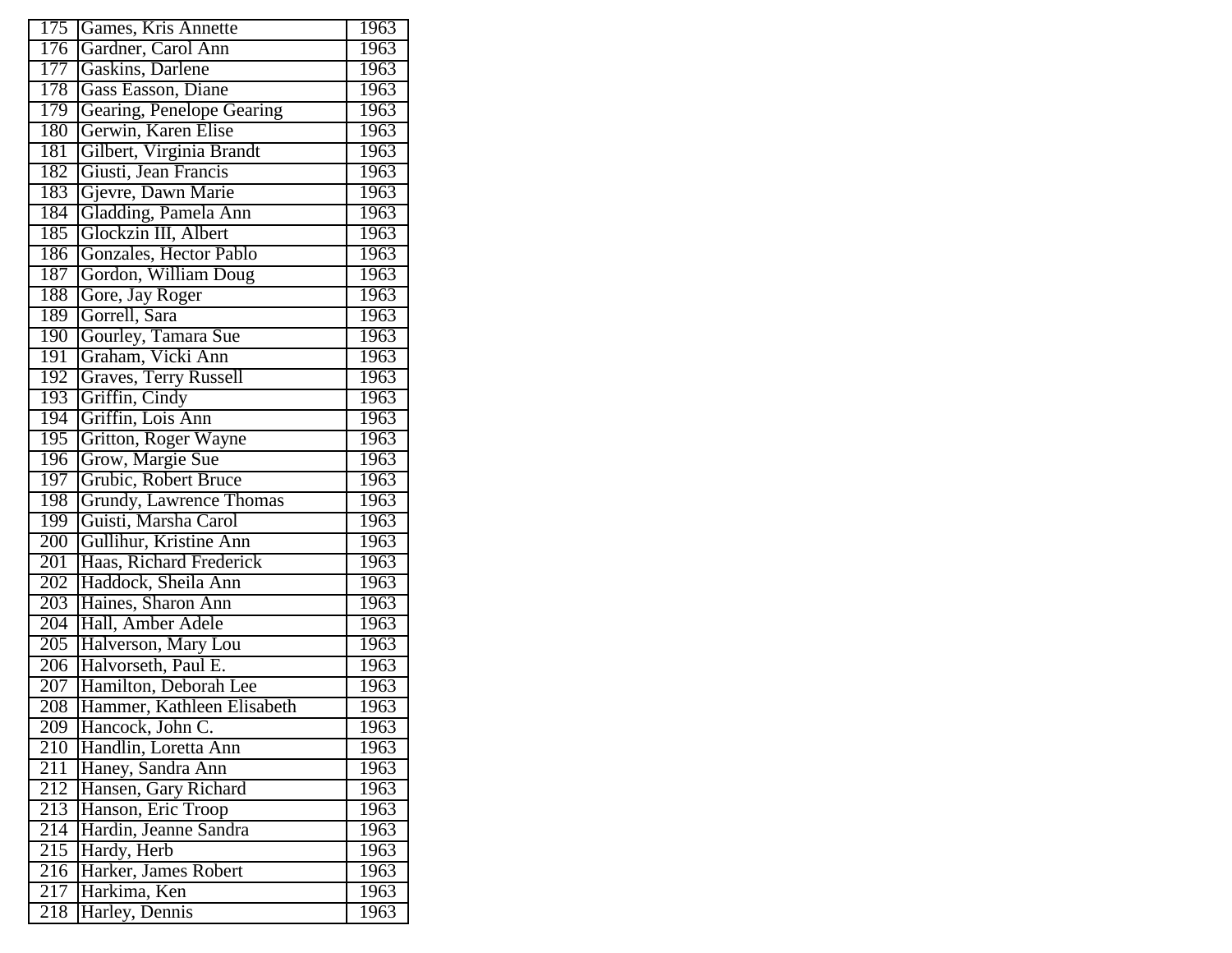| 219              | Harris, Richard Winston     | 1963              |
|------------------|-----------------------------|-------------------|
| 220              | Harris, Sally Mae           | 1963              |
| 221              | Hart, Gary Allan            | 1963              |
| 222              | Hartman, Dennie Joseph      | 1963              |
| $22\overline{3}$ | Hatjopoulos, Despina        | 1963              |
| 224              | Hayden, Perry William       | 1963              |
| 225              | Hays, Geoffrey Lee          | 1963              |
| 226              | Heater, Don R.              | 1963              |
| 227              | Heidtman, Harry Claude      | 1963              |
| 228              | Helms, Jerry Lester         | 1963              |
| 229              | Helms, Patricia Ann         | 1963              |
| 230              | Hernandez, Martha Isabel    | 1963              |
| 231              | Herndon, Thomas Harold      | 1963              |
| 232              | Herrick, Jan                | 1963              |
| 233              | Hess, Stewart Ellis         | 1963              |
| 234              | Hiatt, Darral LeRoy         | 1963              |
| 235              | Hiett, Renaldo Ray          | 1963              |
| 236              | Hill, Mary                  | 1963              |
| 237              | Hill, Tom William           | 1963              |
| 238              | Holfelder, Thomas Ernest    | 1963              |
| 239              | Holmes, Gayle Renee         | 1963              |
| 240              | Hornstein, Barbara Ann      | 1963              |
| 241              | Horton, Laurie Cecelia      | 1963              |
| 242              | Houser, Leonard             | 1963              |
| 243              | Howard, R. Craig            | 1963              |
| 244              | Huff, Dorothy Ann           | 1963              |
| 245              | Humphrey, Glenn Elmo        | 1963              |
| 246              | Hunt, Alton Hosmer          | 1963              |
| 247              | Hunter III, Claude Earl     | 1963              |
| 248              | Hunter, Russell Curtis      | <b>1963</b>       |
| 249              | Huntoon, Russell            | 1963              |
| 250              | Hutchings, Toni Lynn        | 1963              |
| $\overline{251}$ | Hutton, Charleen Merle      | 1963              |
| 252              | Isbell, William Christopher | 1963              |
| 253              | Iveson, Nancy Jean          | 1963              |
| 254              | Jackson, Michael Roy        | 1963              |
| 255              | Jacobs, Michael Dean        | $\overline{1}963$ |
| 256              | Jaffe, Susan Ruth           | 1963              |
| 257              | Jasmine, Danny Leon         | 1963              |
| 258              | Jeffrey Jo Ann              | 1963              |
| 259              | Jensen, Donald Louis        | 1963              |
| 260              | Jepson, John Melvin         | 1963              |
| 261              | Johnston, Mary Claire       | 1963              |
| 262              | Jones, Michael Lee          | 1963              |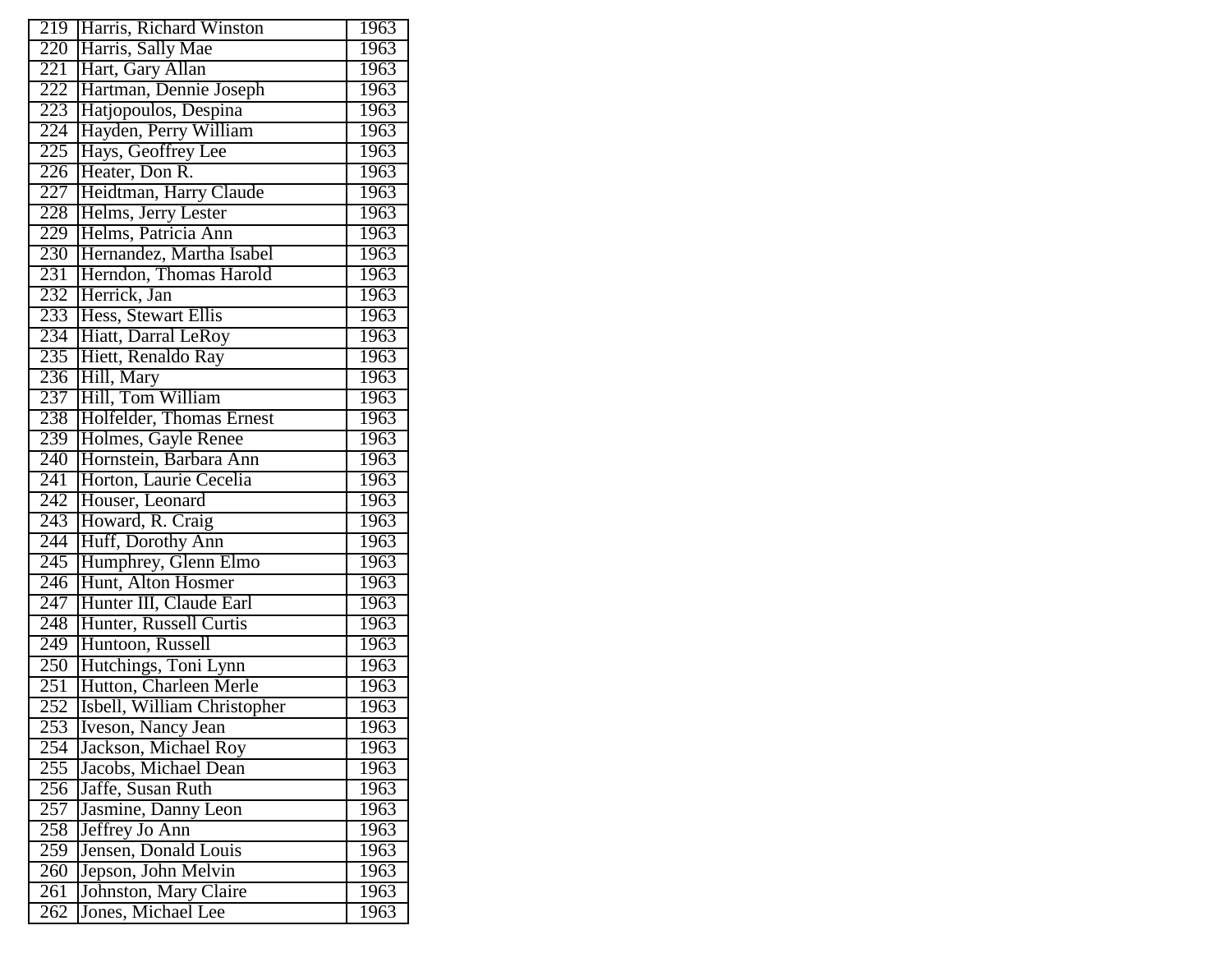| 263              | Jorgensen, Robin Lee      | 1963        |
|------------------|---------------------------|-------------|
| 264              | Juenke, Ann Ruth          | 1963        |
| 265              | Kaley, Charles Reade      | 1963        |
| 266              | Keeney, James Robert      | 1963        |
| 267              | Kelczewski, Jean F.       | 1963        |
| 268              | Kellogg, Gary             | 1963        |
| 269              | Kennedy, Cheryl Margaret  | 1963        |
| 270              | Kilpatrick, Paula Jean    | 1963        |
| 271              | Kirkland, Richard Calvin  | 1963        |
| 272              | Kirkley, John Alfred      | 1963        |
| 273              | Kosakowski, Barbara Jo    | 1963        |
| 274              | Kreiger, John Joseph      | 1963        |
| 275              | Kuenzli, James Robert     | 1963        |
| 276              | Kurtz, Linda Dianne       | 1963        |
| 277              | Laca, Paula Marie         | 1963        |
| 278              | Lambert, Janelle Smith    | 1963        |
| 279              | Landry, Margaret Ann      | 1963        |
| 280              | L'Angelle, John Peter     | 1963        |
| 281              | Lankow, Richard Kenneth   | 1963        |
| 282              | Larsen, Linda Lee         | 1963        |
| 283              | Laxague, Mary Alice       | 1963        |
| 284              | Leland, John P.           | 1963        |
| 285              | Lindeman, Donna Kay       | 1963        |
| 286              | Locke, Sherry Ann         | 1963        |
| $28\overline{7}$ | Lombardi, Sara Hepburn    | 1963        |
| 288              | Loofbourrow, Jean Ann     | 1963        |
| 289              | Lucas, Paul A.            | 1963        |
| 290              | Lucia, Wayne Ben          | 1963        |
| 291              | Luelling, John Edward     | 1963        |
| 292              | Lund, Bernard Eugene      | 1963        |
| 293              | Lyder, John Lyle          | 1963        |
| 294              | Lyyski, Wendy Louise      | 1963        |
| 295              | MacPherson, Sandra Lynn   | 1963        |
| 296              | Mann, William Frederick   | 1963        |
| 297              | Marchese, David William   | 1963        |
| 298              | Marsh, Carol Louise       | 1963        |
| 299              | Marshall, James           | <b>1963</b> |
| 300              | Martin, Carol Evelyn      | 1963        |
| 301              | Martin, Lillian Ardath    | 1963        |
| 302              | Martin, Mara Lea Janetta  | 1963        |
| 303              | Martin, Sue               | 1963        |
| 304              | Mason, Kirk               | <b>1963</b> |
| $\overline{305}$ | Massoth, Norman Theodore  | 1963        |
| $\overline{306}$ | Mastroianni, Bernard Paul | 1963        |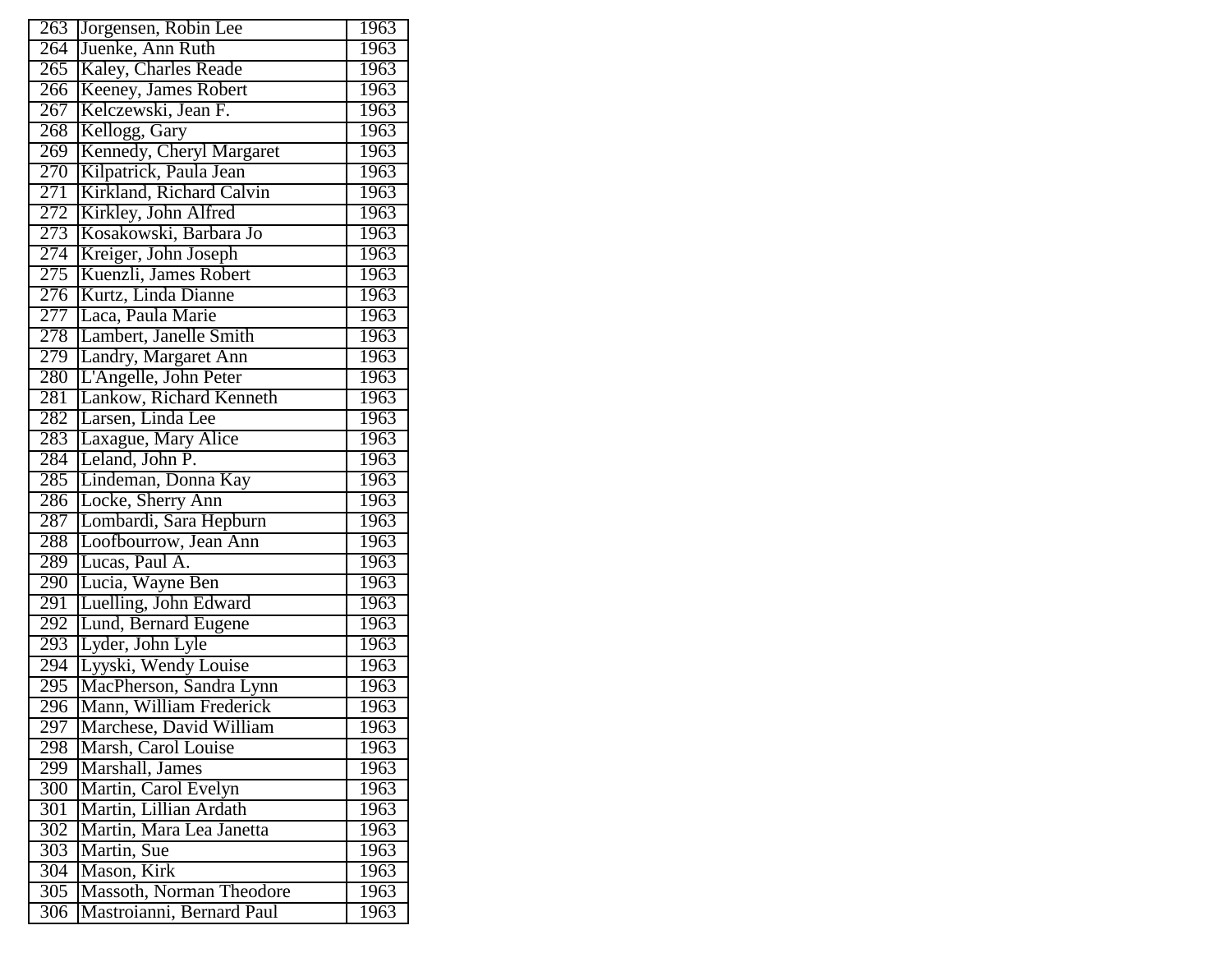| 307              | Mastroianni, Joseph Mill                       | 1963 |
|------------------|------------------------------------------------|------|
| 308              | Matfield, Geri                                 | 1963 |
| 309              | Matley, David LeRoy                            | 1963 |
| 310              | Matthews Jr., John Tennent                     | 1963 |
| 311              | Maxey, Nellie Jane                             | 1963 |
| 312              | Mayfield, Geri                                 | 1963 |
| 313              | McAdam, Steven Robert                          | 1963 |
| 314              |                                                | 1963 |
| 315              | McAlister, Michael "Mac"<br>McCarthy, Jane Ann | 1963 |
| 316              | McCartney, Joan Virdell                        | 1963 |
| 317              | McCleary, Thomas Galbraith                     | 1963 |
| 318              | McCormick, Georgia Lee                         | 1963 |
| 319              | McDonough, Marlene May                         | 1963 |
| 320              | McGee, Charles Michael                         | 1963 |
| 321              | McKinney, Judy Lee                             | 1963 |
| 322              | McLeod, Bruce Joseph                           | 1963 |
| 323              | McVey, Wesley Theodore                         | 1963 |
| 324              | Means, Roger A.                                | 1963 |
| $\overline{325}$ | Meckley, Bary Clayton                          | 1963 |
| 326              | Meizel, Michael Frank                          | 1963 |
| 327              | Menante, Fran Jon                              | 1963 |
| 328              | Menicucci, Margaret Ann                        | 1963 |
| 329              | Merryman, Michael William                      | 1963 |
| 330              | Metzger, Larry Robert                          | 1963 |
| 331              | Michelson, Trudy Louise                        | 1963 |
| 332              | Middaugh, Sharron                              | 1963 |
| 333              | Miller, Mary Louise                            | 1963 |
| 334              | Milne, Janice Arlene                           | 1963 |
| 335              | Moncada, Ramon Kye                             | 1963 |
| 336              | Moore, Jeanne Yvonne                           | 1963 |
| 337              | Moore, John Edward                             | 1963 |
| 338              | Moore, Stephen Austin                          | 1963 |
| 339              | Morgan, Kathleen Mavis                         | 1963 |
| 340              | Morrey, Sherry Lucile                          | 1963 |
| 341              | Morse, Rean R.                                 | 1963 |
| 342              | Mortensen, Ross S.                             | 1963 |
| 343              | Mowrer, Mabel Ellen                            | 1963 |
| 344              | Muckel, Gary Bruce                             | 1963 |
| 345              | Mullen, Cynthia Louise                         | 1963 |
| 346              | Muran, Barbara Ione                            | 1963 |
| 347              | Murphy, Linda Louise                           | 1963 |
| 348              | Murphy, Marilyn Ann                            | 1963 |
| 349              | Murphy, Marilyn Klatt                          | 1963 |
| 350              | Murphy, Marvin Wayne                           | 1963 |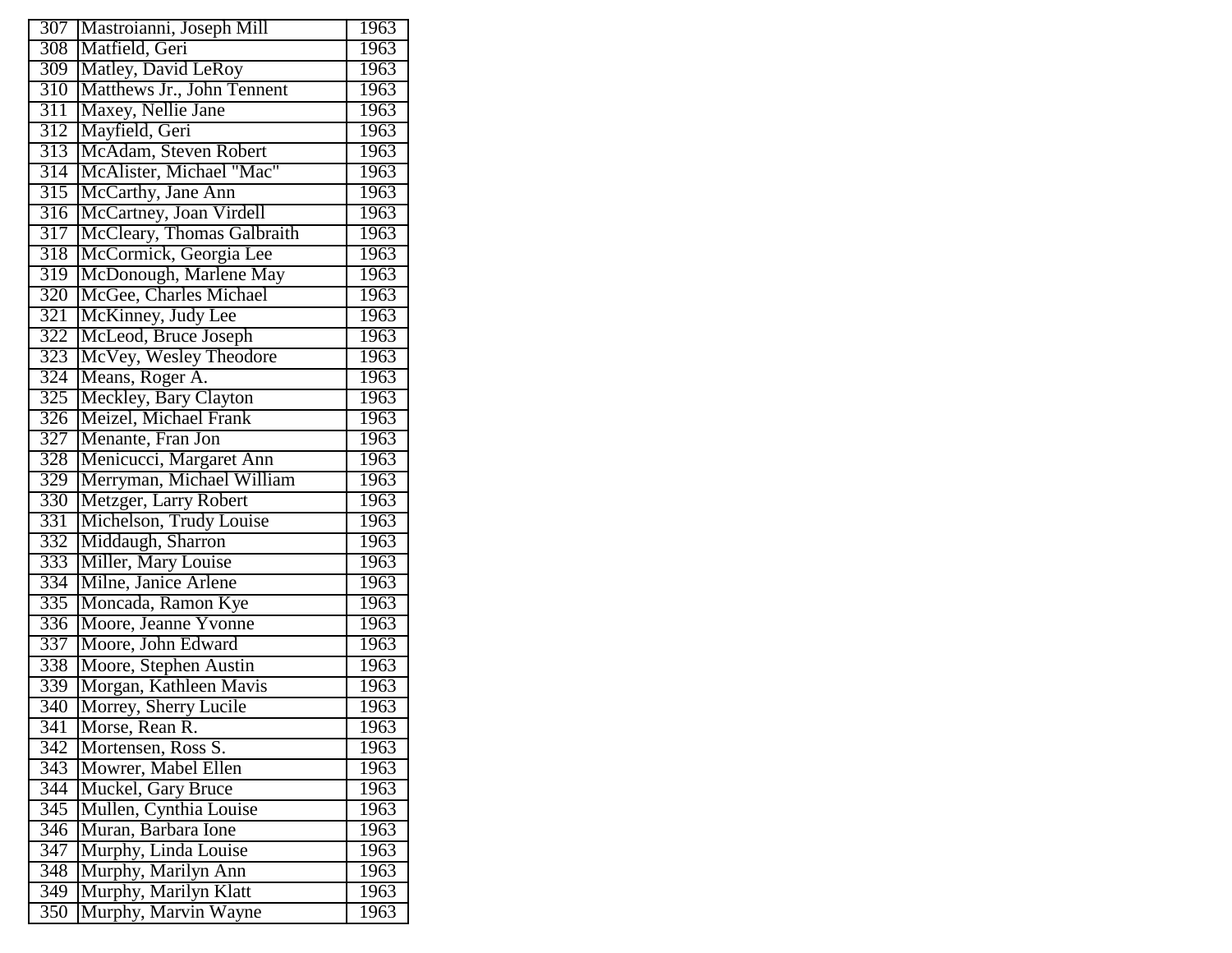| 351              | Murry, Kathleen Louise                      | 1963 |
|------------------|---------------------------------------------|------|
| 352              | Napolitano, JoAnn Catherine                 | 1963 |
| 353              | Nash, Robert Louis                          | 1963 |
| 354              | Neely, Patricia Ann                         | 1963 |
| 355              | Nelson Jr., Vernon H.                       | 1963 |
| 356              | Nelson, Greer John                          | 1963 |
| 357              | Nelson, Jerrie Sue                          | 1963 |
| 358              | Nemitz, Theodore Edward                     | 1963 |
| 359              | Nenzel, Pamela Ann                          | 1963 |
| 360              | Nicholas, Robyn Jean                        | 1963 |
| $\overline{361}$ | Nuernberg, Lois Kaye                        | 1963 |
| 362              | Nuss, Bryan Frederick                       | 1963 |
| 363              | O'Day, Nancy                                | 1963 |
| 364              | Ohlson, Carol Ann                           | 1963 |
| $\overline{365}$ | Olivas, Jeffrey Robert                      | 1963 |
| $\overline{366}$ | Olson, Gary Lee                             | 1963 |
| 367              | Olyphant, Donald Guy                        | 1963 |
| 368              | O'Nan, Harry Edward                         | 1963 |
| 369              | Osako, Joann K.                             | 1963 |
| 370              | Padgett, Walter                             | 1963 |
| 371              | Paloolian, Paula Lyn                        | 1963 |
| 372              | Parker, Janice Carol                        | 1963 |
| 373              |                                             | 1963 |
| 374              | Parker, Tracy Anne<br>Parman, Michael James | 1963 |
| 375              | Parsons, Gary Warren                        | 1963 |
| 376              | Parsons, Harry Owen                         | 1963 |
| 377              | Paul, William Bruce                         | 1963 |
| 378              | Pearson, Dennis Calvin                      | 1963 |
| 379              | Peck, Ruth Ann                              | 1963 |
| 380              | Peek, J. Steven                             | 1963 |
| 381              | Pelis, Irene Frances                        | 1963 |
| 382              | Penny, Neal Edwin                           | 1963 |
| 383              | Perez, Joe C.                               | 1963 |
| 384              | Peters II, Allan L.                         | 1963 |
| 385              | Peters, Joan H.                             | 1963 |
| 386              | Petersen, Melvin Lee                        | 1963 |
| 387              | Phelps, Royal James                         | 1963 |
| 388              | Phillips, Kathleen Patricia                 | 1963 |
| 389              | Pierce, Carol Ann                           | 1963 |
| $\overline{390}$ | Pike, Roy Robert                            | 1963 |
| 391              | Pilkinton, Thomas R.                        | 1963 |
| 392              | Pitzer, Carol Ann                           | 1963 |
| 393              | Pollard, Michael Walter                     | 1963 |
| 394              | Pollock, Kathleen Anne                      | 1963 |
|                  |                                             |      |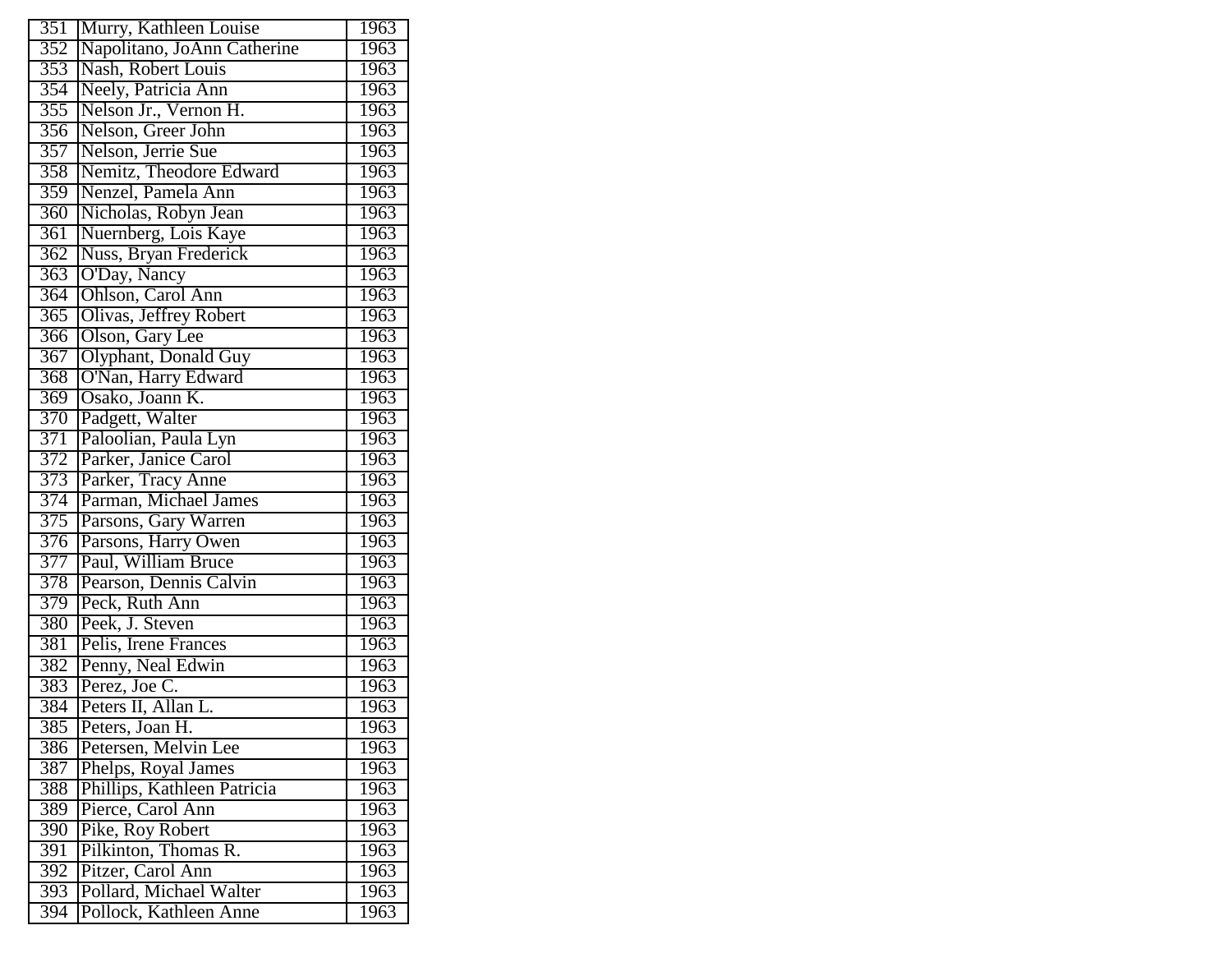| 395 | Poloni, Toni Lee                               | 1963 |
|-----|------------------------------------------------|------|
| 396 | Poole, Grace Frances                           | 1963 |
| 397 | Puccinelli, Roger Dale                         | 1963 |
| 398 | Quilici, Louise Marion                         | 1963 |
| 399 | Quirk, James B.                                | 1963 |
| 400 | Rae, Diane                                     | 1963 |
| 401 | Ramociotti, Carol Melinda                      | 1963 |
| 402 | Rawlings, Sharyn Jane                          | 1963 |
| 403 | Raycraft Jr., Homer John                       | 1963 |
| 404 | Rechenmacher, Danny Calvin                     | 1963 |
| 405 | Reed, Tony Glynn                               | 1963 |
| 406 | Reich, Steve A.                                | 1963 |
| 407 | Reid, Sharon Patricia                          | 1963 |
| 408 | Reppert, Eric Lee                              | 1963 |
| 409 | Rhudy, John Wesley                             | 1963 |
| 410 | Rice, Diana Kay                                | 1963 |
| 411 | Rice, Linda Lee                                | 1963 |
| 412 | Richard, Brian Donald                          | 1963 |
| 413 | Ritter, Marilyn Jane                           | 1963 |
| 414 | Rizzoli, David Charles                         | 1963 |
| 415 | Robbins, Cindi                                 | 1963 |
| 416 | Roberts, Dave D.                               | 1963 |
| 417 | Roberts, Gerry Allen<br>Roberts, James Patrick | 1963 |
| 418 |                                                | 1963 |
| 419 | Rodriguez, Manuel Alvarez                      | 1963 |
| 420 | Roe, Kathleen                                  | 1963 |
| 421 | Roeker, Ronal Joseph                           | 1963 |
| 422 | Rogers, Delbert                                | 1963 |
| 423 | Rose, Edward Alister                           | 1963 |
| 424 | Rose, Linda Hammersmith                        | 1963 |
| 425 | Rose, Martha Jean                              | 1963 |
| 426 | <b>Rosenblatt, Leslie Matthew</b>              | 1963 |
| 427 | Royer, Gary William                            | 1963 |
| 428 | Ruby, Richard J.                               | 1963 |
| 429 | Ruchards, Brian                                | 1963 |
| 430 | Rushing, Claudine Mae                          | 1963 |
| 431 | Sanford, Larry Russell                         | 1963 |
| 432 | Scheuller, Anthony H.                          | 1963 |
| 433 | Schoen, Kornelia                               | 1963 |
| 434 | Schramm, Rodney Doyle                          | 1963 |
| 435 | Schultz, Henry George                          | 1963 |
| 436 | Scoggin, Richard                               | 1963 |
| 437 | Scott, Jeanne-Marie                            | 1963 |
| 438 | Scott, Jill Ann                                | 1963 |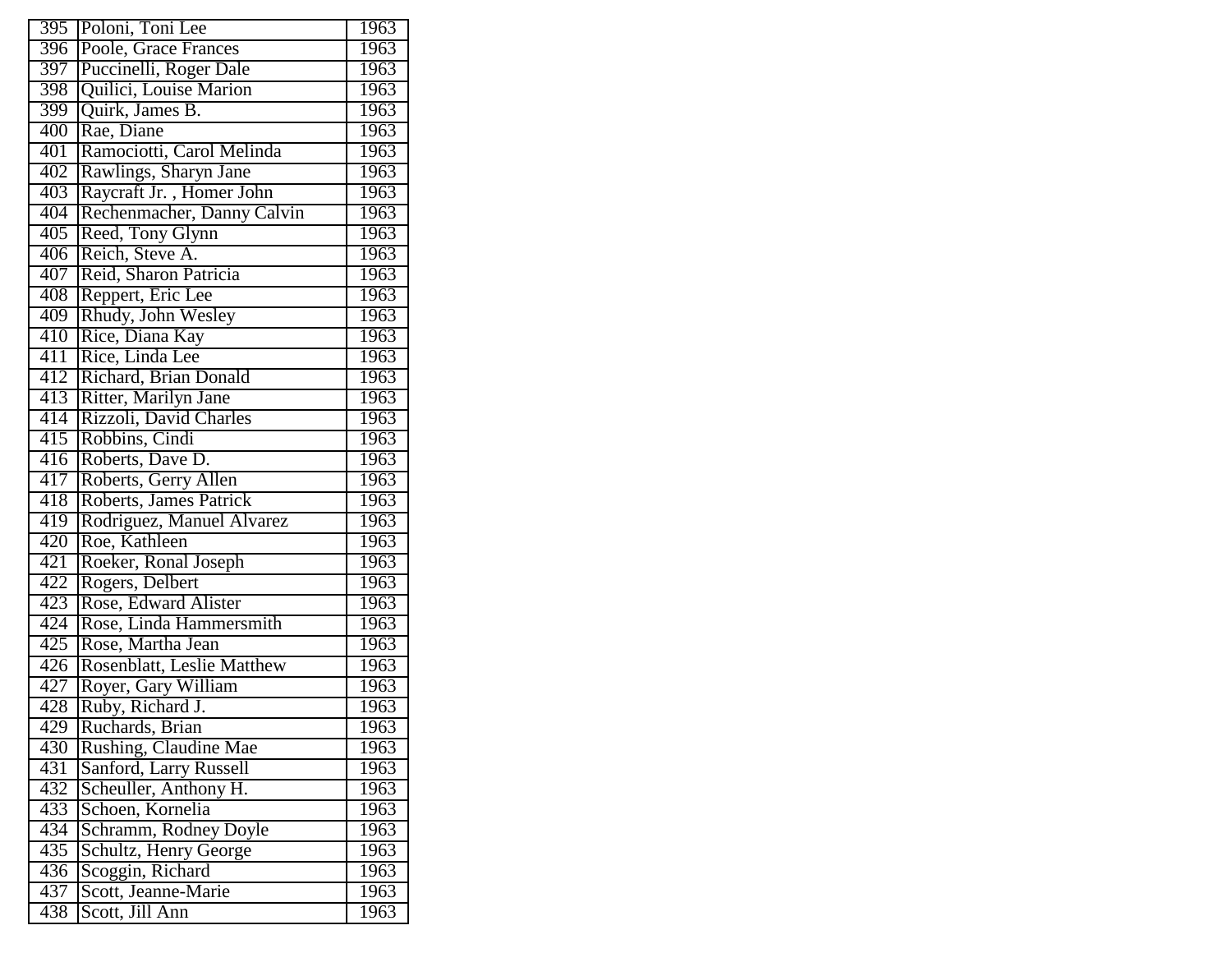| 439              | Scotten, Dave R.              | 1963 |
|------------------|-------------------------------|------|
| 440              | Searcy, Sandra Sue Anderson   | 1963 |
| 441              | Seifers, Joseph Randolph      | 1963 |
| 442              | Shane, Patrick Ralph          | 1963 |
| 443              | Shane, Susan L.               | 1963 |
| 444              | Shelly Jr., Kenneth O.        | 1963 |
| 445              | Shields, Robert Charles       | 1963 |
| 446              | Shipley, Rodney Carl          | 1963 |
| 447              | Shipman, Linda Marie          | 1963 |
| 448              | Shulley Campbell, Linda       | 1963 |
| 449              | Sibbons, Charlene             | 1963 |
| 450              | Silbaugh, Nancy J.            | 1963 |
| 451              | Silbaugh, Suzanne Elizabeth   | 1963 |
| 452              | Simcoe, Russel Tilden         | 1963 |
| $\overline{453}$ | Simms Jr., James W.           | 1963 |
| 454              | Siri, Cheryl Lynn             | 1963 |
| 455              | Skinner, Judy Anne            | 1963 |
| 456              | Skinner, Ray Edward           | 1963 |
| 457              | Smalley, Sandra Gail          | 1963 |
| 458              | Smith, Donald Jerome          | 1963 |
| 459              | Smith, Janelle                | 1963 |
| 460              | Smith, Judy Kay               | 1963 |
| 461              | Smith, Marialice Theresa      | 1963 |
| 462              | Smith, Twyila May             | 1963 |
| $\overline{463}$ | Snyder, Candy Jessica Joan    | 1963 |
| 464              | Snyder, Robert Charles        | 1963 |
| 465              | Sorenson, James Michael       | 1963 |
| 466              | Spitzer, Carolyn Joyce        | 1963 |
| 467              | Springer, Gary Lloyd          | 1963 |
| 468              | Stanton, John Rolf            | 1963 |
| 469              | <b>States, Nancy Jean</b>     | 1963 |
| 470              | Steen, John Charles           | 1963 |
| 471              | Steenis, William Hice         | 1963 |
| 472              | Stephens, Thomas Edward       | 1963 |
| 473              | Stewart, Merlin Mez           | 1963 |
| 474              | Stombaugh, Bob                | 1963 |
| 475              | Storrs, Robin Linda           | 1963 |
| 476              | Stovak, Robert Eugene         | 1963 |
| 477              | Strosnider, Lana Lee          | 1963 |
| 478              | Sutton, William Taylor        | 1963 |
| 479              | <b>Swalley, Constance Ann</b> | 1963 |
| 480              | Taylor, Cathy Jo              | 1963 |
| 481              | Taylor, Daniel Skidmore       | 1963 |
| 482              | Taylor, Frank Jones           | 1963 |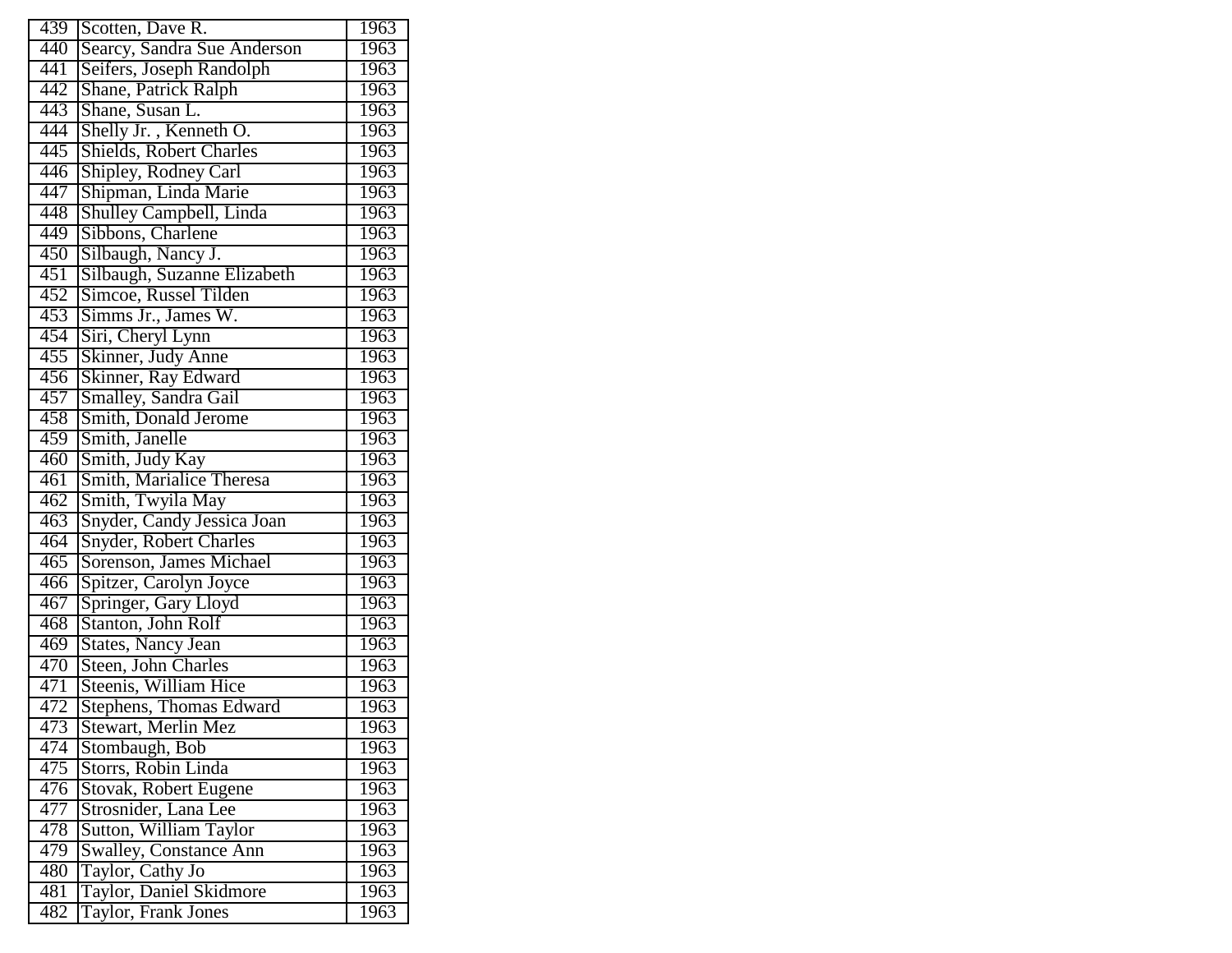| 483 | Taylor, H. Alan            | 1963 |
|-----|----------------------------|------|
| 484 | Taylor, Jeffrey Evans      | 1963 |
| 485 | Taylor, Ruthann            | 1963 |
| 486 | Teipner, Phyllis Ann       | 1963 |
| 487 | Terkildsen, Carol Ann      | 1963 |
| 488 | Terry, Craig Edward        | 1963 |
| 489 | Thatcher II, George Bayard | 1963 |
| 490 | Thomas, Sheila Rai         | 1963 |
| 491 | Thomson, Judy Ellen        | 1963 |
| 492 | Tiffany, Carol Diane       | 1963 |
| 493 | Tomburello, John Henry     | 1963 |
| 494 | Tomsic, Shirley Ann        | 1963 |
| 495 | Tonini, Darla Elizabeth    | 1963 |
| 496 | Trezise, Kandi Noel        | 1963 |
| 497 | Tripp, Warren Walter       | 1963 |
| 498 | Tuck, Sharlynn Elizabeth   | 1963 |
| 499 | Tullis, Suzanne            | 1963 |
| 500 | Turnbull, James Edward     | 1963 |
| 501 | Turner, Sally Lynn         | 1963 |
| 502 | Tuttle, Teresa Louise      | 1963 |
| 503 | Tyson, Julia Annette       | 1963 |
| 504 | Uhalde, Marjorie Lee       | 1963 |
| 505 | Ulshafer, Myrna Eileen     | 1963 |
| 506 | Urrutia, Rosemarie         | 1963 |
| 507 | Valentine, Bonnie Lee      | 1963 |
| 508 | Van Voorhis, Bartow W.     | 1963 |
| 509 | Viloria, Fernando Thomas   | 1963 |
| 510 | Wagner, Carole Ann         | 1963 |
| 511 | Wakefield, Susan Kazar     | 1963 |
| 512 | Walbroek, Elena            | 1963 |
| 513 | Waldman, Steve Martin      | 1963 |
| 514 | Waldren, Robert            | 1963 |
| 515 | Waldren, William Frank     | 1963 |
| 516 | Walker, Marylynne          | 1963 |
| 517 | Wallin, Robert G.          | 1963 |
| 518 | Walsh, Thomas Patrick      | 1963 |
| 519 | Walters, Nikol Vay         | 1963 |
| 520 | Walters, Ronald Thomas     | 1963 |